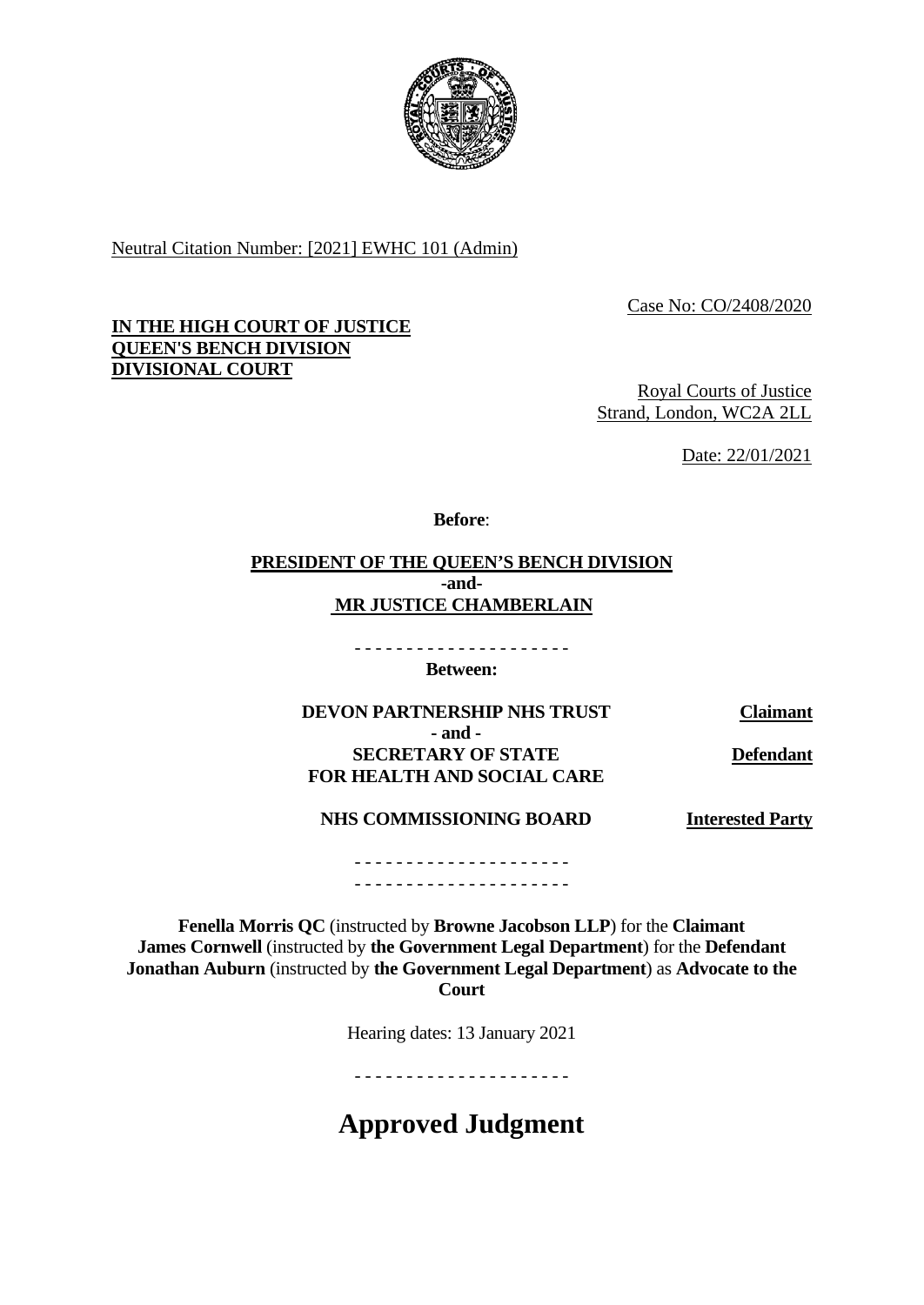### **Dame Victoria Sharp, P. and Mr Justice Chamberlain:**

- 1. This is the judgment of the Court to which both members have contributed.
- 2 The Devon Partnership NHS Trust ("the Trust") is the body responsible in its area for the employment and provision of medical practitioners whose recommendations are required by the Mental Health Act 1983 ("MHA") for the detention or reception into guardianship of patients suffering from mental disorders.
- 3 Section 2 of the MHA provides for a patient to be admitted to a hospital and detained there for assessment. Section 3 provides for admission and detention for treatment. Section 4 provides for admission for assessment in cases of emergency. Section 7 provides for applications for guardianship. In each case, the application can be made either by the patient's "nearest relative" or by an approved mental health professional ("AMHP"): see s. 11(1). In the case of detention under ss. 2 and 3 and guardianship, the application is to be "founded on the written recommendations in the prescribed form of two registered medical practitioners". In the case of emergency admission under s. 4, the application can be founded on one such recommendation.
- 4 Section 11(5) of the MHA provides that no application for admission for assessment, admission for treatment or guardianship is to be made by any person in respect of a patient "unless that person has personally seen the patient within the period of 14 days ending with the date of the application". Where an application for admission to hospital is made by an AMHP, s. 13(2) imposes on him or her the obligation to "to interview the patient in a suitable manner". Section 12 of the MHA provides that the medical recommendations required "shall be given by practitioners who have personally examined the patient".
- 5 Until the start of the COVID-19 pandemic in early 2020, these provisions had generally been understood as requiring the person making the application in accordance with s. 11(5) to visit the patient in person and interview them face-to-face and the medical practitioner acting under s. 12(1) to visit the patient in person and examine them face-toface. The Code of Practice issued by the Secretary of State under s. 118 of the MHA, provides that a medical examination for these purposes must involve "direct personal examination of the patient and their mental state". Those exercising functions under the MHA are obliged as a matter of public law to follow the Code of Practice absent a cogent reason to depart from it: *R (Munjaz) v Mersey Care NHS Trust* [2005] UKHL 58, [2006] 2 AC 148.
- 6 Just after the start of the first "lockdown", on 30 March 2020, NHS England issued a document entitled *Legal guidance for mental health, disability and autism, and specialised commissioning services supporting people of all ages during the coronavirus pandemic* ("the Guidance"). It offered specific advice and guidance on areas which are "posing a particular challenge as a result of the pandemic and where temporary departures from the Code of Practice may be justified in the interests of minimising risk to patients, staff and the public". The Guidance was revised in May 2020 to include a section, drafted jointly by NHS England and the Secretary of State, headed "Application of digital technology to Mental Health Act assessments". It said this: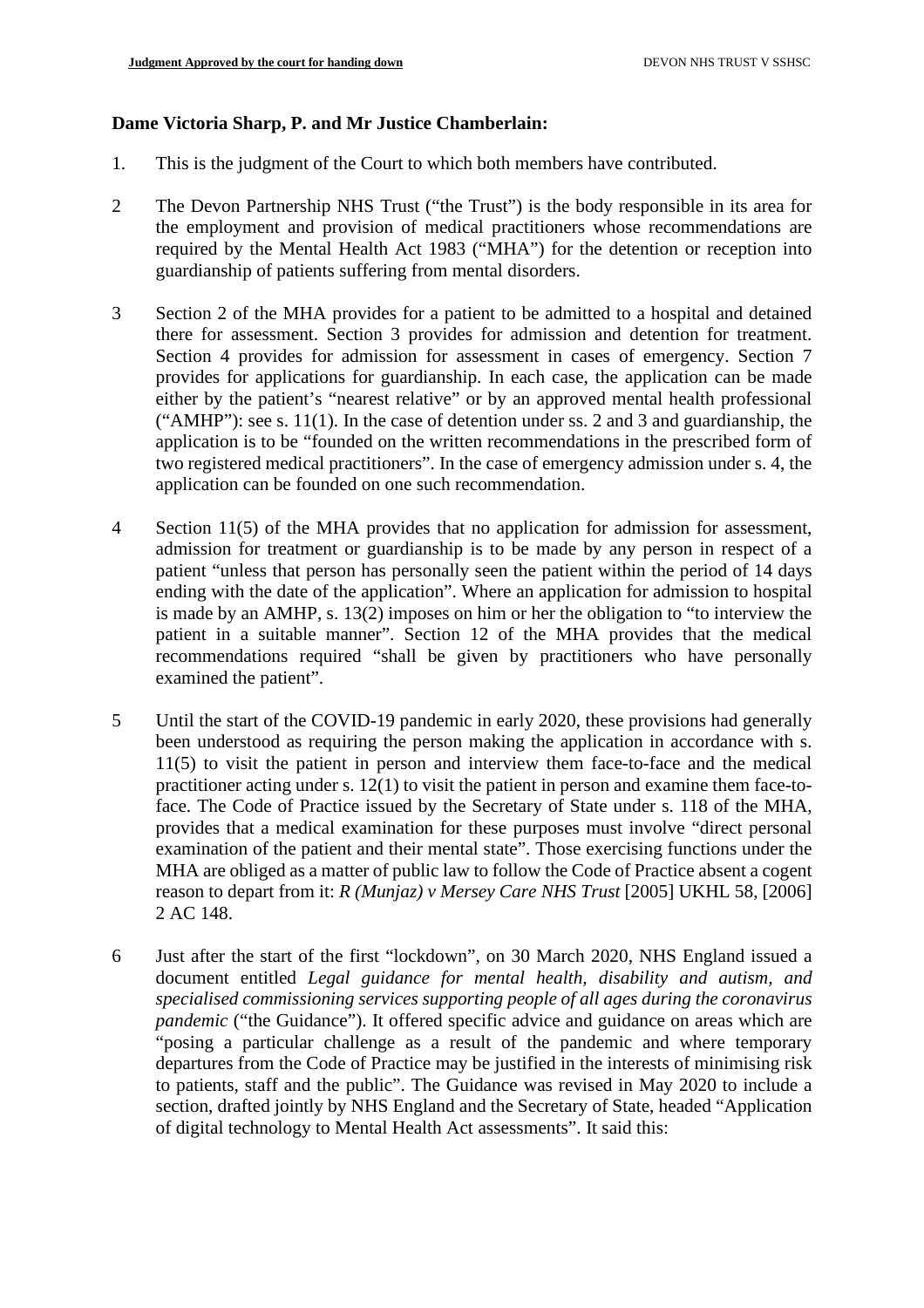"**This guidance has been prepared for use in the pandemic only.** The MHA makes it a legal requirement that doctors must "personally examine" a person before recommending that they be detained, and that an Approved Mental Health Professional (AMHP) must have "personally seen" the person before applying for a detention.

It is the opinion of NHS England and NHS Improvement and the DHSC that developments in digital technology are now such that staff may be satisfied, on the basis of video assessments, that they have personally seen or examined a person in a "suitable manner". Bearing in mind the need to prevent infection and to ensure the safety of the person and staff, in some circumstances the pandemic may necessitate the use of such digital technology for MHA assessments. Providers should follow the guidance below to inform this decision. While NHS England and NHS Improvement and DHSC are satisfied that the provisions of the MHA do allow for video assessments to occur, providers should be aware that only courts can provide a definitive interpretation of the law.

…

Even during the COVID-19 pandemic it is always preferable to carry out a Mental Health Act assessment in person. Under specific circumstances where this cannot happen (see below) it is possible for video assessments to occur. Decisions should be made on a case-by-case basis and processes must ensure that a high-quality assessment occurs."

- 7 The Guidance then sets out:
	- (a) "Situations where a video assessment can be considered" (where there is "significant risk of harm via transmission to the person and/or staff" *and* "significant risk of harm due to the delay of assessment and/or subsequent intervention" *and* "the minimum quality standards and safeguards are met to ensure that a meaningful and high-quality assessment can occur in a safe environment");
	- (b) "Minimum standards and safeguards" (including that, "[t]hroughout the process, staff, as well as the person and their carer (if appropriate), should be confident with the quality of the video assessment and that it meets the requirements of the MHA"); and
	- (c) "Specific considerations by setting" (including that it is "likely that the minimum quality standards will be difficult to achieve in a community setting. Therefore, video assessments should only be considered in community (home) settings in exceptional circumstances…").
- 8 For the Trust, Ms Fenella Morris QC told us that the Trust had made use of video technology to carry out an examination for the purposes of detention on only one occasion and that, with one exception, other Trusts had taken a similarly cautious approach. At paras 7-8 of her skeleton argument, Ms Morris said this:

"7. Whilst this Guidance approved the use of remote assessments in some circumstances and expresses a view as to their lawfulness, it expressly steps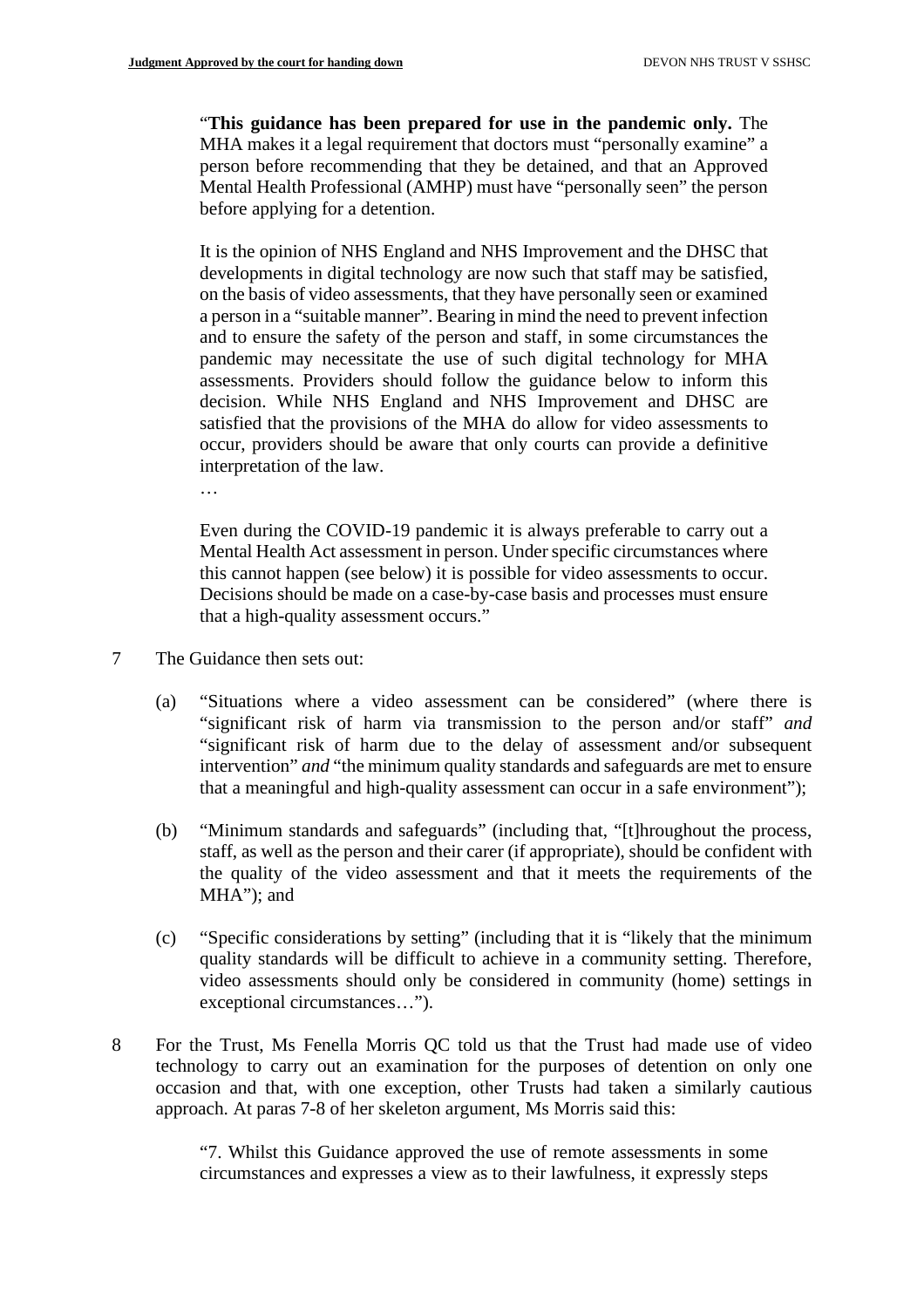back from providing certainty on the issue to professionals and the public. Its ambivalence is highlighted by its insistence that it only applies during the COVID-19 pandemic, and upon the very limited circumstances in which it envisages that a remote assessment might be lawful.

8. Medical practitioners, and their employers are concerned about the lack of clarity in the law that governs their roles under the MHA. They perceive that they face a choice of either carrying out a remote assessment and being found to have failed to comply with the MHA so that a patient is wrongly detained and the professional exposed to the risk of allegations are false imprisonment, or, on the other hand, of carrying out an in-person assessment and thereby jeopardising their health and that of their patients and the public…."

9 In these circumstances, the Trust has brought this claim under CPR Pt 8 seeking the following declarations from the Court (as modified at the suggestion of the Secretary of State):

> "a. The requirement under s.12 MHA that a medical practitioner has 'personally examined' a patient before completing a medical recommendation in support of the patient's detention in hospital may be fulfilled by the medical practitioner examining the patient remotely should that be deemed sufficient to fulfil the requirements of the MHA in the circumstances of that case in the professional judgement of the medical practitioner applying the Guidance.

> b. The requirement of s. 11(5) MHA that a person making an application for a patient's detention in hospital has 'personally seen' the patient within the period of 14 days ending with the date of the application may be fulfilled by the person having 'seen' the patient remotely should that be deemed sufficient to fulfil the requirements of the MHA in the circumstances of that case in the judgement of the person concerned applying the Guidance."

The original claim and skeleton argument provided examples of the remote technology envisaged: Skype, Microsoft Teams, Zoom, WhatsApp and FaceTime.

10 Ms Morris set out the arguments for the declaration she sought in an appropriately balanced way, drawing proper attention to the possible contrary arguments. The Secretary of State agrees that the declarations sought should be made and, through Mr James Cornwell, made separate submissions as to the proper interpretation of s. 11(5) and 12(1) of the MHA. As the Claimant and Defendant were *ad idem* as to the result, Mr Jonathan Auburn was appointed as Advocate to the Court to ensure that all possible arguments were before us. We are grateful to all counsel for their impressive research, including into the history of the relevant statutory provisions, and for their excellent written and oral submissions.

#### **The power to issue a declaration**

11 In general, the court does not give advisory opinions on questions of statutory construction. In exceptional cases, however, there is power to issue a declaration as to the construction of an enactment in the abstract where three criteria are satisfied: first,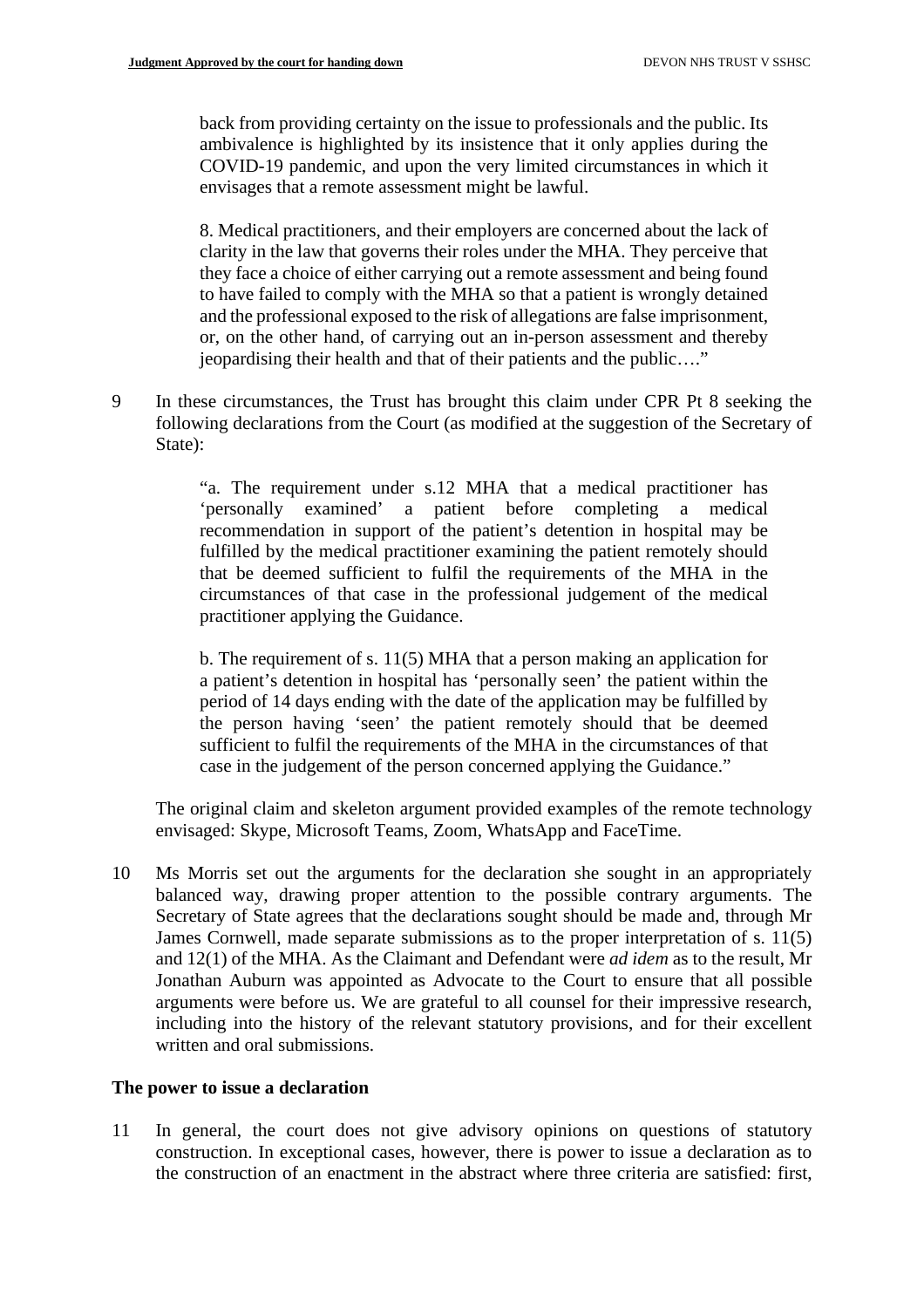the declaration sought raises a real question (as opposed to a hypothetical or academic one); second, the party seeking the declaration has a real interest in it; and third, the court has heard proper argument: see *Re F (Mental Patient: Sterilisation)* [1990] 2 AC 1, 82 (Lord Goff). Even where these criteria are met, an application for a declaration in the abstract requires "particular justification": *R (Stamford Chamber of Trade and Commerce) v Secretary of State for Communities and Local Government* [2010] EWCA Civ 992, [13] (Laws LJ).

12 In this case, the threshold criteria for the grant of a declaration in the abstract are met: the issue is one of real and pressing concern for those exercising functions under the MHA during the pandemic; the Trust plainly has an interest in the declaration sought as employer of the medical practitioners who will be affected by it; although the Claimant and Defendant are *ad idem*, opposing arguments have been canvassed before us, including in particular by Mr Auburn as Advocate to the Court. There are also compelling reasons for us to decide this issue now. It is in the public interest that those exercising powers under the MHA should have certainty as to what is legally required of them. This will avoid the unlawful detention of patients and clarify the law so that proper consideration can be given to the question whether any amendment is required, whether for the duration of the current pandemic or generally.

# **The Trust's evidence**

- 13 The Trust's evidence comes from its medical director Dr David Somerfield, who is a consultant psychiatrist. He has made two witness statements.
- 14 In his first statement, dated 6 July 2020, Dr Somerfield explained (as is now well known) that COVID-19 spreads through respiratory droplets generated by coughing, sneezing and contact with contaminated surfaces. Healthcare workers are particularly vulnerable to COVID-19. The risk they face increases with frequency and length of exposure to patients. Many front-line doctors, nurses, healthcare assistants and care workers in the UK have lost their lives to COVID-19. All healthcare settings, including patients' homes, are considered high risk areas.
- 15 The Trust is responsible for employing "s. 12 approved clinicians". These are medical practitioners who have been approved by the Secretary of State under s. 12(2) as having special experience in the diagnosis and treatment of mental disorder. The Trust is also responsible for the health and safety of its staff and patients.
- 16 Public Health England issues guidance setting out the principles for reducing transmission of COVID-19 from patients to staff, staff to patients and staff to staff in clinical settings. These principles apply also to clinical activity in a patient's home. Six key measures are recommended:
	- (a) reduce face-to-face contacts for clinical assessment and interventions e.g. by use of telephone or virtual (video) consultations;
	- (b) fastidious hand hygiene and cleaning to prevent spread from surface contamination;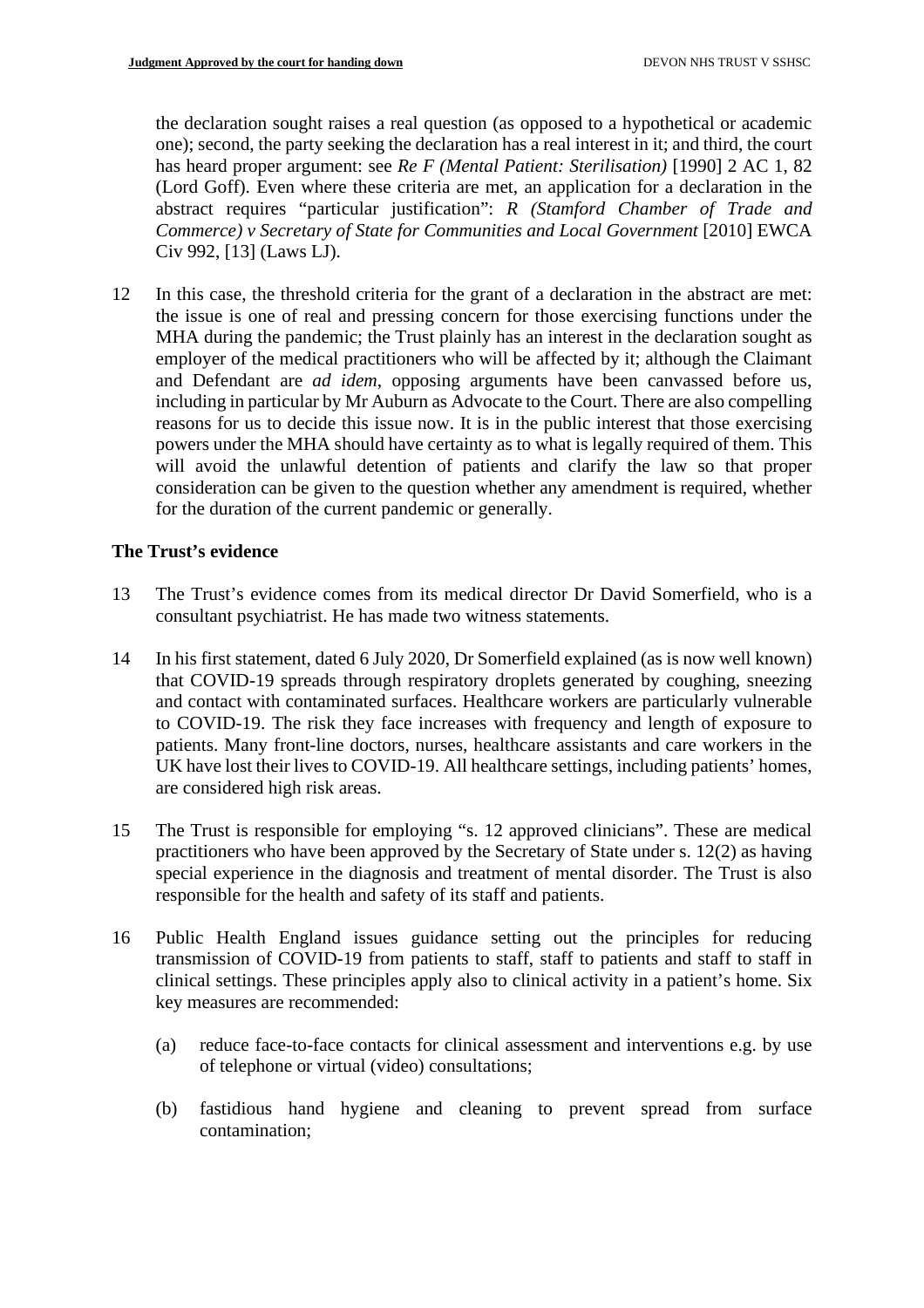- (c) maintaining a distance of at least 2 m from patients to prevent respiratory droplet transmission;
- (d) the wearing of personal protective equipment ("PPE") in the form of eye protection, fluid resistant face mask ("FRFM"), plastic apron and surgical gloves if within 2m of the patient and undertaking a non-aerosol generating procedure;
- (e) the wearing of PPE in the form of eye protection, FFP3 standard facemask, gown and surgical gloves if undertaking an aerosol producing procedure;
- (f) Patients with possible or confirmed COVID-19 should be asked to wear a FRFM tolerated to prevent dispersal of respiratory droplets to reduce direct transmission and surface contamination.
- 17 In response to this, all mental health secondary and primary care services have urgently remodelled their operating procedures. NHS England are strongly encouraging all NHS trusts to switch to virtual appointments wherever possible. There has been a massive expansion of NHS general practice and hospital virtual outpatient services. These are sophisticated, reliable and high-quality video platforms which allow for personal examinations, for example of skin diseases, and for other clinicians or family members to be invited into the consultation from separate locations as required.
- 18 As a result of guidance from the NHS and in the light of the challenges posed by the pandemic, all mental health services have reduced routine and urgent face-to-face assessment and intervention to limit the risk of viral transmission between patients and staff and have dispersed teams to work remotely to reduce the risk of staff to staff transmission.
- 19 The vast majority of tribunal hearings are now being heard by video. In relation to such hearings, preliminary medical examinations by the medical member of the tribunal have been suspended due to the risks involved.
- 20 Where PPE is worn it reduces the quality and therefore the purpose of the assessment and has a significant negative impact on patient response to clinicians who are in personal attendance (potentially affecting the safety of the clinician and the quality of the assessment). For example, an acutely psychotic patient experiencing paranoid ideation and delusional ideas is likely to react in a very negative way to four strangers in full PPE, thereby significantly increasing the risk of physical violence during the assessment. Feedback from clinicians provides examples of aggressive behaviour from paranoid patients caused by the wearing of PPE.
- 21 During the first spike in COVID-19 cases in early April 2020, significant problems of staff availability were experienced because large numbers of clinical staff, including s. 12 doctors, were isolating or shielding and therefore unable to undertake face-to-face MHA assessments. At the same time, the lockdown gave rise to a surge in in the numbers of people presenting with serious and severe mental health needs and requiring MHA assessments who would not normally present in times of less stress. The decrease in availability of community mental health provision, also linked to the pandemic, may also have contributed to this surge.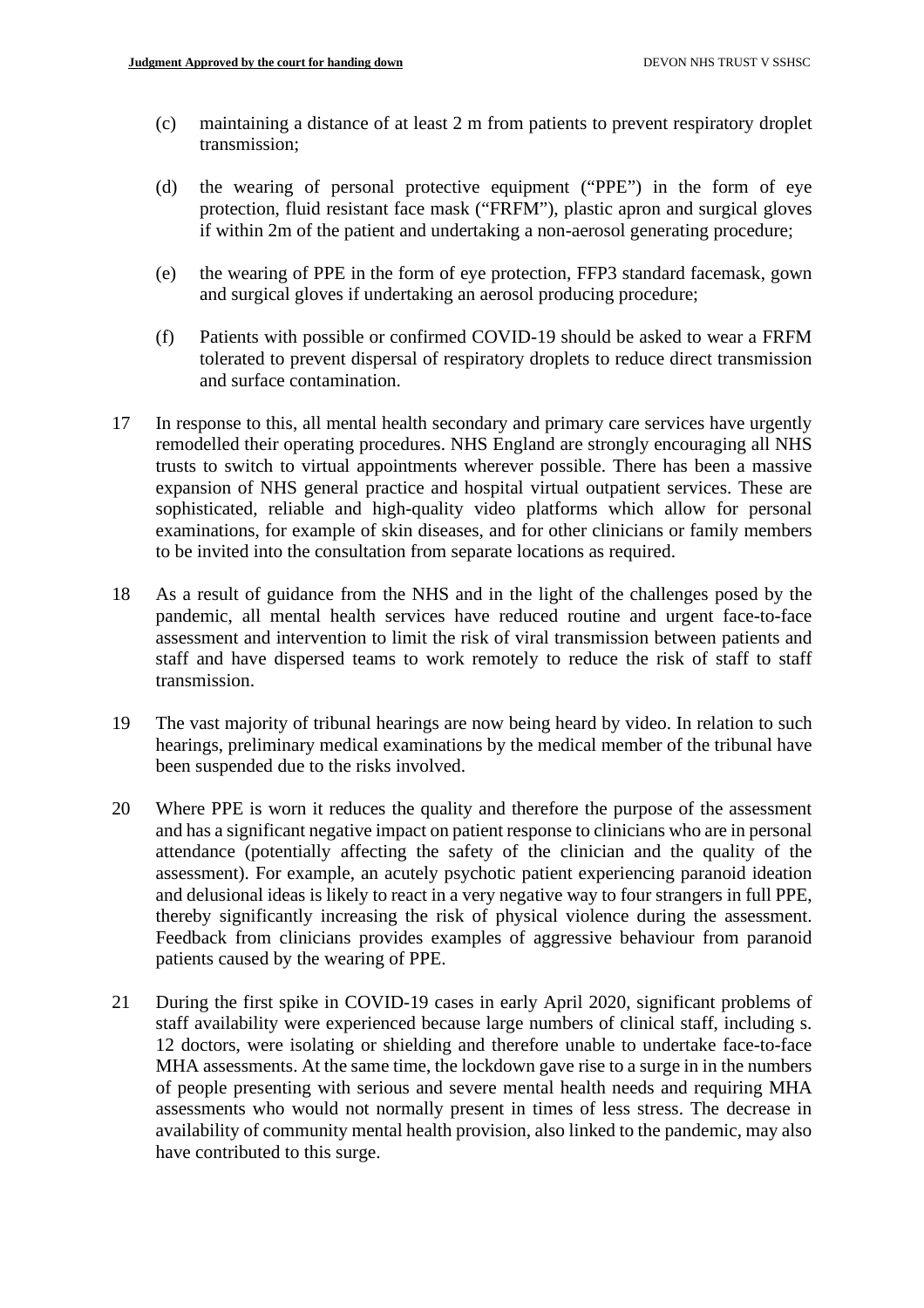- 22 When attending a patient's home to carry out an MHA assessment, it will usually be impossible to comply with the national social distancing guidance, as a very large room would be required if four individuals were to assess a patient simultaneously. The difficulty would be accentuated if the patient was acutely unwell. Even in hospitals, the rooms in which assessments normally take place are often too small for social distancing guidance to be complied with.
- 23 In his second witness statement, dated 26 October 2020, Dr Somerfield noted that the surge in demand for mental health services had not abated. At that time, there remained significant issues regarding the availability of appropriate clinicians to conduct the assessment required by s. 12 of the MHA. The impact of stressors such as unemployment and additional economic difficulties was expected to continue. Mental health issues were increasing across the general population in particular with regard to vulnerable groups such as children. The requirement to wear PPE also continued, as did the difficulties associated with assessing patients where PPE is worn.
- 24 As at 26 October 2020 it was unclear how serious the second wave of COVID-19 would be. If, as anticipated, it was worse than the first wave, the need to conduct MHA assessments remotely would become increasingly important. There was concern that the Trust may well run into capacity problems if face-to-face MHA assessments continue to be required.
- 25 Although we have had no further evidence since 26 October 2020, we can take judicial notice of the fact that, since then, it has become clear that the second wave of the pandemic has indeed proved more serious than the first in terms of the pressure it has placed and is likely to continue to place on the NHS, including its mental health services.

# **The Trust's submissions**

- 26 For the Trust, Ms Morris submitted that the phrase "personally examined" in s. 12(1) MHA means at least that the examination must be carried out by the practitioner himself or herself, rather than by someone else. The same is true of the phrase "personally seen" in s. 11(5). The question is whether these phrases also require that the medical practitioner should examine, or the AMHP should see, the patient face-to-face or whether this may be done remotely in an appropriate case.
- 27 The context is deprivation of liberty, which in the case of a detention under s. 3 might be for up to six months. In those circumstances, and given that a face-to-face examination is likely to be preferable to a virtual one, Ms Morris accepted that it *could* be said that a strict construction is required. However, the words "personally examine" and "personally see" are ordinary English words and do not necessarily rule out the kind of interaction that could take place remotely. When pressed in oral argument, Ms Morris said that there was a strong argument that even an examination conducted by voice over the telephone could qualify as an examination for these purposes. Whilst it involved a little stretching of the language, she submitted that there was an argument that an AMHP who spoke to a patient by telephone could say that he or she had "personally seen" the patient (reading those words purposively and in context).
- 28 Ms Morris noted that different formulations were used in other provisions in the MHA. Section 24(1) provides that, when the nearest relative is considering whether to exercise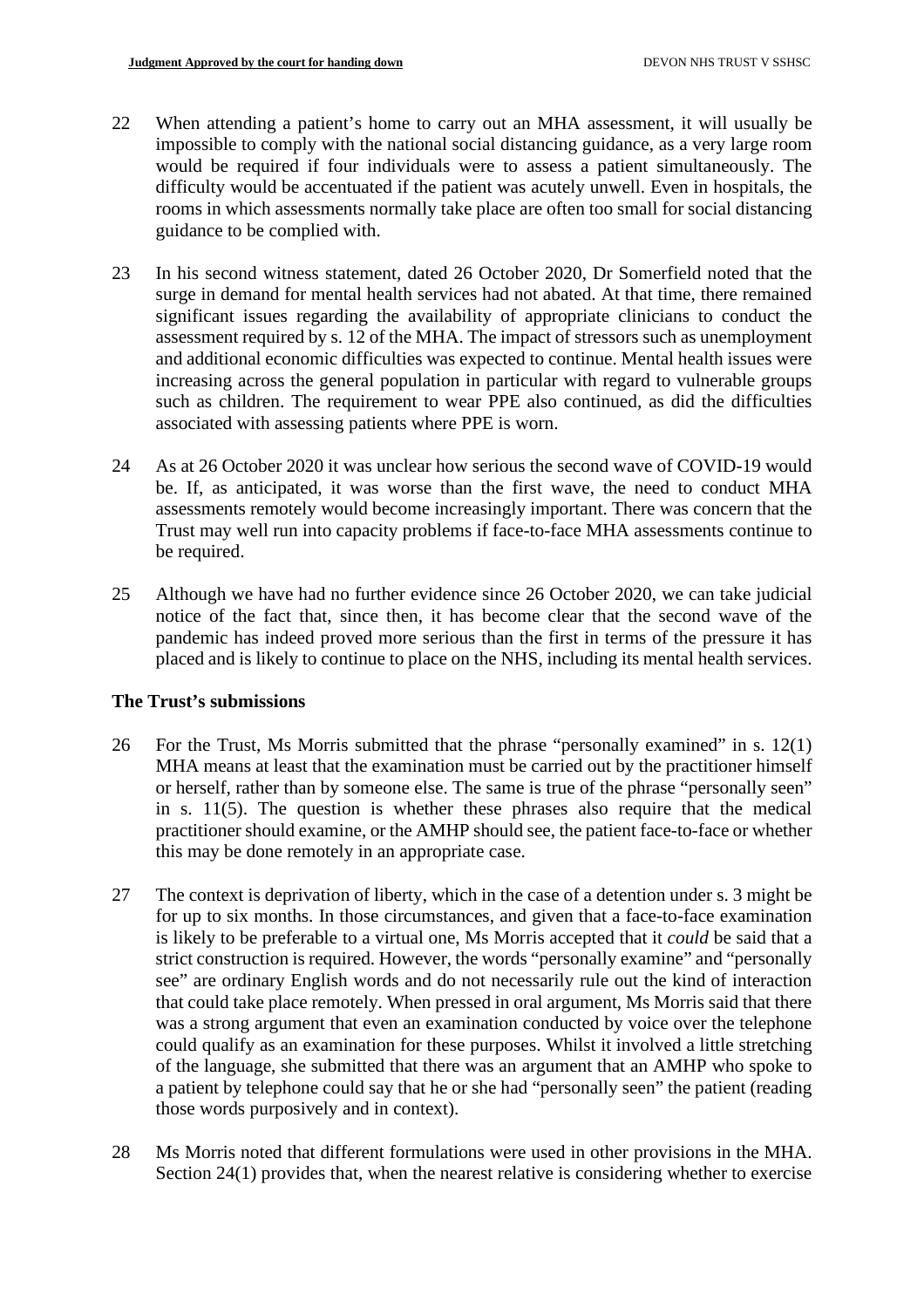his or her powers of discharge in relation to a detained patient or a patient subject to guardianship, a medical practitioner authorised by or on behalf of the nearest relative "may, at any reasonable time, *visit the patient* and examine him in private". Section 31 applies to the procedure applicable in the county court on applications under s. 29 to displace the nearest relative. It authorises rules of court making provision "for the *visiting* and interviewing of patients in private by or under the directions of the court". Section 119 applies to practitioners authorised for the purposes of Part IV of the MHA, which deals with consent to treatment, and requires treating clinicians to obtain a second opinion before administering certain kinds of treatment. Medical practitioners appointed for this purpose are known as second opinion appointed doctors or "SOADs". Section 119(2) authorises a person appointed for this purpose to "*visit* and interview and, in the case of a registered medical practitioner, examine in private" detained patients.

- 29 Ms Morris pointed out that s. 10(1) of and Sch. 8 to the Coronavirus Act 2020 ("the 2020 Act") contained provisions temporarily modifying certain of the requirements in the MHA. It was not considered necessary to bring these modifications into force and most of them have now expired: see SI 2020/1467. It is, however, instructive to consider the substance of them. Paragraph 3 of Sch. 8 would have allowed applications for admission under ss. 2 or 3 to be founded on the recommendation of a single medical practitioner (rather than two). Paragraphs 6 and 7 of Sch. 8 would have made similar provision for court orders and transfer directions given by the Secretary of State. Paragraph 9 concerned the administration of medicine to persons detained in hospital and would have permitted the approved clinician in charge of treatment to give a certificate authorising treatment without the patient's consent without obtaining the view of the SOAD. The 2020 Act made no provision, however, for modification of the requirements in subsections  $11(5)$  or  $12(1)$ .
- 30 Ms Morris drew our attention to two authorities. She cited *M v South West London and St George's Mental Health NHS Trust* [2008] EWCA Civ 112, [26], for the proposition that what was required by way of personal examination was a matter for the professional judgment of the clinician concerned. She pointed out, however, that the circumstances of that case were materially different. There, the reason why the examination was cut short was because the patient was being difficult. In any event, in *Re Whitbread (Mental Patient: Habeas Corpus)* (1998) 39 BMLR 94, Phillips LJ noted *(obiter)* that the object of s. 11(5) was "to ensure that the view of an applicant that an application is desirable is informed by recent face-to-face contact with the patient".
- 31 Ms Morris noted that the Code of Practice provides that the preparation of a recommendation by a medical practitioner "must involve… direct personal examination of the patient and their mental state". This, says Ms Morris, "does not suggest… any relaxation in the interpretation or application of the requirement of (direct) personal examination of the patient by the medical practitioner, for example, by using a telephone or other remote form of communication". Whilst the Code of Practice cannot be relied upon to elucidate the meaning of the MHA, it may nonetheless provide important assistance in understanding how it is envisaged a requirement may be fulfilled in practice: *R (CXF) v Central Bedfordshire Council* [2018] EWCA Civ 2852, [23]-[24] (Leggatt  $LJ$ ).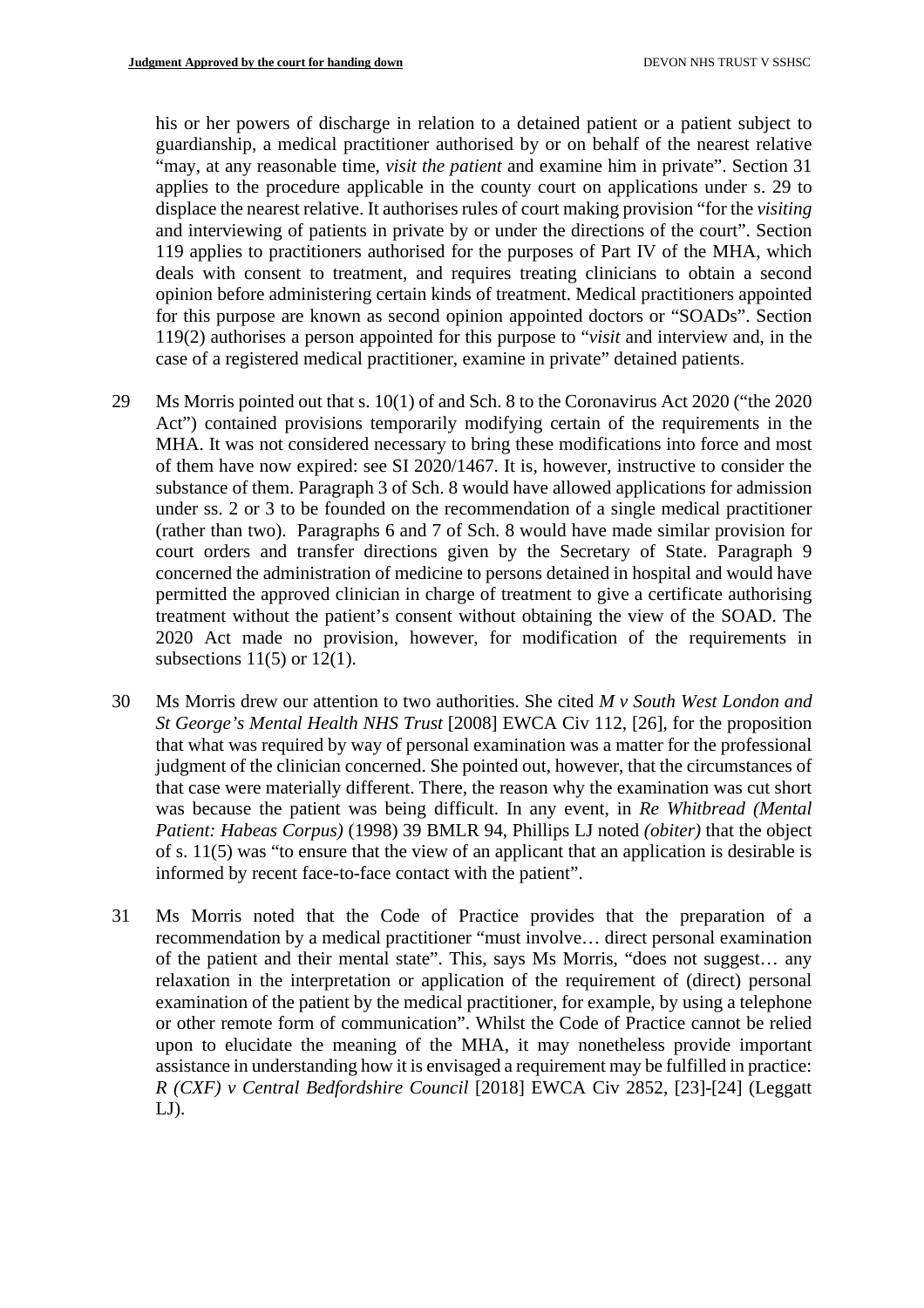### **The Secretary of State's submissions**

- 32 For the Secretary of State, Mr Cornwell submitted that the phrases "personally examined" and "personally seen" should be given their ordinary meanings. The adverb "personally" could mean either "connoting the physical presence of the individual" or "connoting the doing by the individual themselves". The verb "examine" is defined by the Shorter Oxford English Dictionary as "investigate the nature, condition, or qualities of (something) by close inspection or tests; inspect closely or critically…; scrutinise; …give (a person) a medical examination". This, Mr Cornwell submitted, focuses on the intensity of the inspection, rather than whether or not it is carried out face-to-face. Likewise, "see" does not shed any additional illumination on the issue, since a medical practitioner or AMHP could "see" a patient using video-conferencing facilities. This can be contrasted with "visit and interview", which is used in other provisions of the MHA and which clearly entails physical presence. The fact that Parliament has used this phrase in other contexts may suggest that, where it was not used, physical presence was not required. Similarly, the flexibility inherent in the requirement on the AMHP in s. 13(2) "to interview the patient in a suitable manner" may be considered difficult to square with a reading which requires physical presence, since there is no reason why an interview using video-conferencing facilities would not be capable of being "suitable" in an appropriate case.
- 33 As to the case law, Mr Cornwell placed reliance on *M v South West London & St George's Mental Health NHS Trust* and in particular on Richards LJ's proposition at [26] that "[w]hat is required, as with other aspects of the examination and interview, is a matter for the professional judgment of those concerned". This, he submitted, was part of the *ratio* of the decision.
- 34 Mr Cornwell referred also to *R v Managers of South Western Hospital ex p. M* [1993] QB 683, 699, in which Laws J held that the duty imposed by s. 11(5) could not be performed through an intermediary. This, he submitted, supports the submission that the word "personally" is intended to prevent delegation rather than to require physical presence.
- 35 Finally, Mr Cornwell submitted that the reference in Phillips LJ's judgment in *Re Whitbread* to "recent face to face contact with the patient" was obiter, because the court was not there dealing with the issue now before us.
- 36 Mr Cornwell set out the history of the provisions now under consideration in some detail. The MHA was a consolidating Act. Sections 11 and 12 are materially identical to the corresponding provisions of the Mental Health Act 1959 ("the 1959 Act"). That Act followed a Royal Commission on the Law Relating to Mental Illness and Mental Deficiency (the Percy Commission). But the phrase "personally examined" dates from the Pauper Lunatics (England) Act 1819 and "personally seen" from the Lunacy Acts Amendment Act 1889 ("the 1889 Act"). At that time, Mr Cornwell points out, the only way of "examining" or "seeing" someone would be face-to-face. This, he argued, shows that "personally" can only have intended to preclude delegation, rather than to require physical presence.
- 37 Mr Cornwell submitted that an analysis of the statutory history shows that the mischief to which the requirement for personal examination was directed was that allegations of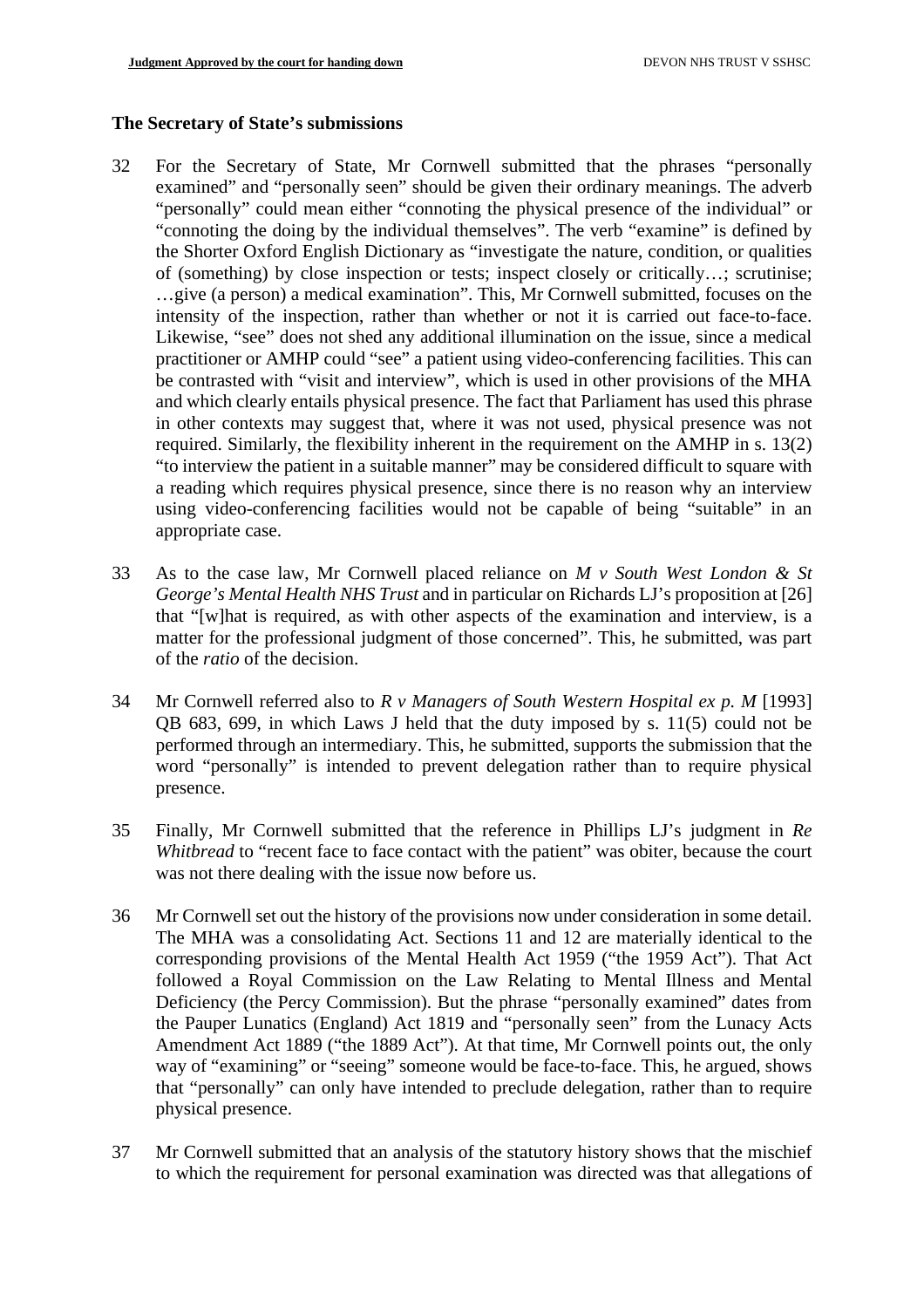insanity were made to medical practitioners, who then rubber-stamped them without personally examining the patient. The Percy Commission appears to have assumed that any examination would involve the physical presence of the medical practitioner. At para. 275 of its report, it said this:

"It is certainly desirable that every doctor who takes part in these procedures should be personally satisfied that the patient's medical condition is such as to justify the use of the compulsory powers, and that this opinion should relate to the patient's condition at the time when the compulsory powers are used and not to his condition some time previously."

- 38 Various statutes have used the phrase "visit and examine", which clearly does entail physical attendance on the patient. The Lunatics (England) Act 1828 was the first to use this language, empowering the Secretary of State to require Commissioners to "visit and examine any Person confined as an Insane Person". The Care and Treatment of Lunatics Act 1853 empowered the Commissioners to "authorize and direct… any competent Person or Persons to visit and examine and report to them upon the mental and bodily State and Condition" of a patient.
- 39 The 1889 Act introduced the concept of an application (then referred to as a petition) for a reception order authorising a patient's detention. It was a requirement that the petitioner had "personally seen" the patient and the petitioner had in addition to "undertake that he will personally visit the patient once at least in every six months". Mr Cornwell submits that this "strongly suggests that Parliament was using the word "personally" to indicate that the activity was to be carried out by the petitioner himself or herself, rather than through an intermediary and that the history of the legislation therefore supports an interpretation of "personally seen" and "personally examined" as not involving any requirement for physical attendance on the patient.
- 40 Mr Cornwell pointed out that the case law of the European Court of Human Rights ("the Strasbourg Court") under Article 5 of the European Convention on Human Rights ("the Convention") imposes no requirement that detention should follow a face-to-face examination at which the medical practitioner is physically present. The requirements of the Convention are more broadly stated than that: they are simply that the individual to be detained must be "reliably shown to be of unsound mind", a matter which "calls for objective medical expertise": *Winterwerp v Netherlands* (1979-80) 2 EHRR 387 at [39]. In *Varbanov v Bulgaria* (App No. 31365/96), on 5 October 2000, the Strasbourg Court held at [47] that "[t]he particular form and procedure [of the medical examination] may vary depending on the circumstances", but  $-$  as the Court made clear in the same paragraph – this was a comment about *when* the examination must take place, not how.

## **Submissions of the Advocate to the Court**

41 Mr Auburn began by emphasising that care must be taken not to reason from the convenience of the result sought in present circumstances. If, on proper analysis, it was not Parliament's intention to provide for the examination of patients by remote means, then the manifest challenges raised by the current situation maybe for Parliament, rather than this Court, to address. The court should guard against construing the MHA by reference to the experience of the current pandemic rather than the intention of Parliament when the relevant provisions were enacted. It should also be borne in mind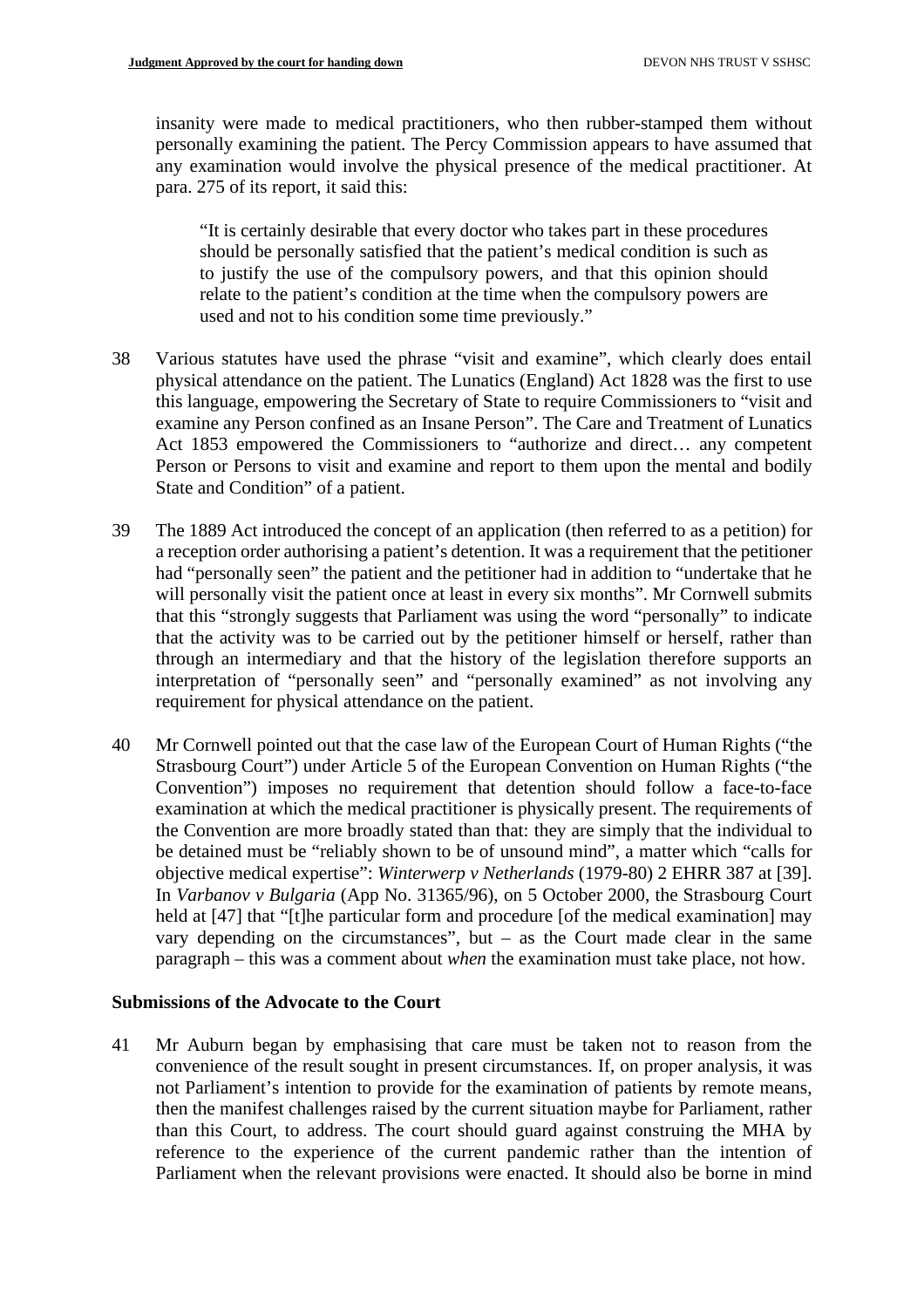that the restrictions on the manner of a medical practitioner's or AMHP's assessment represent an important safeguard of a patient liberty. Any construction of the relevant provisions by this Court will be for all time, not just for the duration of the pandemic.

- 42 Mr Auburn made five principal points.
- 43 First, the ordinary meaning of the word "examine" in a medical context is "to perform an examination of (a person or part of the body) for diagnostic purposes esp. by means of visual inspection, palpation, auscultation or percussion": Oxford English Dictionary. This suggests an activity carried out in. the physical presence of the patient. While the word "personally" might have a different meaning on its own, it is important to treat "personally examine" in s. 12(1) as a compound phrase. Read as such, there are reasons to believe that the phrase connotes the physical presence of the medical practitioner. The same goes for "personally see" in s. 11(5). More generally, in psychiatry, there are reasons why a proper examination may require physical presence. Such an examination may require the psychiatrist to read body language, discern non-verbal cues and other diagnostic aids, for example shaking or self-harming scars. Some examinations cannot be carried out remotely, for example taking a patient's blood pressure and temperature, which may be important for ruling out differential diagnoses with a better understanding a patient's mental state. Smell may be an important diagnostic tool, for example because it may suggest use of alcohol or poor personal hygiene. It may also be important to consider and test a patient's proprioception (the brain's understanding of the sense of movement and the positioning of the body in space), which would be difficult or impossible using video-conferencing facilities. Mr Auburn also drew attention to an academic article about the importance of a physical examination to rule out differential diagnoses: see Welch and Carson, 'When psychiatric symptoms reflect medical conditions', *Clinical Medicine* vol. 18(1), February 2018.
- 44 Second, there is no reason to believe that, at the time the 1959 Act or the MHA were enacted, Parliament foresaw the possibility of an examination taking place by videoconference. That being so, the use of the phrase "visit and examine" in other parts of the Act may indicate that Parliament intended there to be a requirement of physical attendance. The 2020 Act shows that, where in Parliament's view the pandemic makes it appropriate to modify the requirements of the MHA, it can and does do so. No such modification has been made in relation to subsections 11(5) or 12(1). The words "suitable manner" in s. 13(2) refer to the way the interview is conducted, not the minimum requirement of physical attendance.
- 45 Third, the statutory history may in fact tend against the declaration sought. The concerns which led to the use of the words "personally examine" included cases where "certificates of insanity" had been signed in blank for the proprietors of asylums to use: see McCandless, 'Liberty and Lunacy: The Victorians and Wrongful Confinement' in A. Scull ed. *Madhouses, Mad-doctors and Madmen: The Social History of Psychiatry in the Victorian Era* (1981), p. 346. An example, which attracted public attention at the time, was the case of *Hall v Semple* (1862) 176 ER 151, where a patient was committed to a "mad house" by a doctor who admitted that his only evidence of the plaintiff's insanity was the testimony of his wife. This suggests that the need for physical attendance may well have been as important in the minds of those who enacted the legislation as the need to avoid delegation.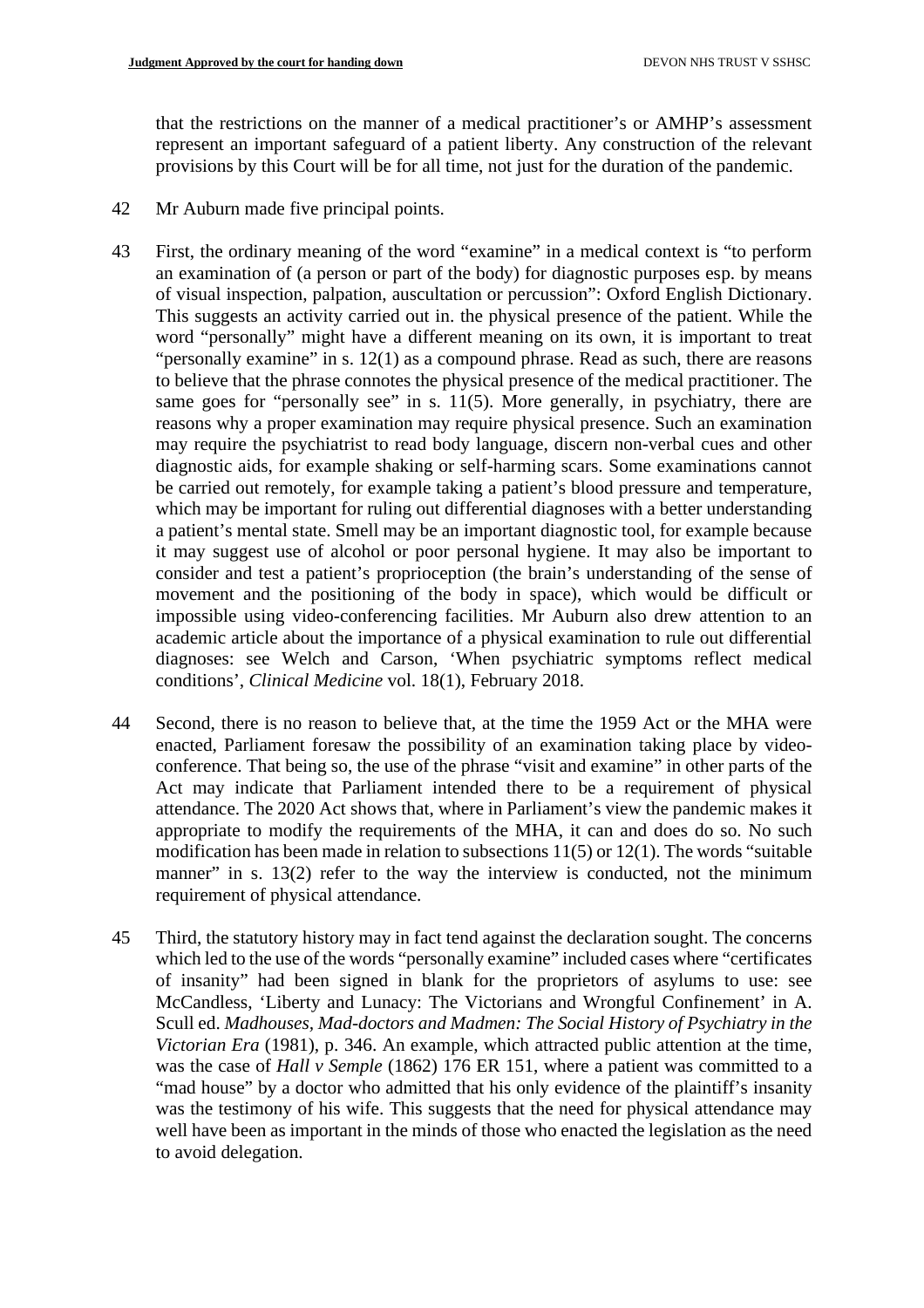- 46 Fourth, the interpretation of s. 11(5) and 12(1) must be informed by the common law principle that "a person's physical liberty should not be curtailed or interfered with except under clear authority of law" and that in consequence "[t]he court may be expected to construe particularly strictly any statutory provision which purports to allow the deprivation of individual liberty by administrative detention": *Bennion on Statutory Interpretation* ( $7<sup>th</sup>$  ed., 2017), §27.3. It is for this reason that "circumstances in which the mentally ill may be detained are very carefully prescribed by statute": *Re S-C (Mental Patient: Habeas Corpus)* [1996] QB 599. This means that the court should be cautious about apply an "updating construction". It should be borne in mind that a court "cannot construe a statute as meaning something 'conceptually different' from what Parliament must have intended": *Owens v Owens* [2017] EWCA Civ 182, [2017] 4 WLR 74. He relied also on the observations of Lord Wilberforce in *Royal College of Nursing v Department of Health and Social Security* [1981] AC 800, at 822B-E, which – although part of a dissenting opinion – have subsequently been regarded as authoritative: *R (Quintavalle) v Secretary of State for Health* [2003] UKHL 13, [2005] 2 AC 561, at [10] (Lord Bingham).
- 47 Finally, Mr Auburn submitted that there was a real risk that the construction advanced by the Trust and the Secretary of State could make legitimate a very significant and permanent change in clinical practice which would allow detention in circumstances not envisaged when the MHA was enacted. It could, for example, enable the contracting out of assessments by a mental health trust to UK qualified doctors abroad or in another part of the UK far removed from the physical location of the patient. Resource pressures on the NHS are real. Once the link with the physical presence of a practitioner is broken, the possibilities for making efficiencies in a system under pressure become open-ended.

## **Analysis**

48 We begin with Lord Wilberforce's famous statement in the *Royal College of Nursing* case of the proper approach to statutory construction in cases where technology has moved on since the date when the statute was enacted: [1981] AC 800, at 822B-E. As Mr Auburn said, this statement has since been regarded as authoritative: see *Quintavalle*, at [10]. Lord Wilberforce was considering the statutory requirements for the termination of pregnancy. He said this:

> "In interpreting an Act of Parliament it is proper, and indeed necessary, to have regard to the state of affairs existing, and known by Parliament to be existing, at the time. It is a fair presumption that Parliament's policy or intention is directed to that state of affairs. Leaving aside cases of omission by inadvertence, this being not such a case, when a new state of affairs, or a fresh set of facts bearing on policy, comes into existence, the courts have to consider whether they fall within the parliamentary intention. They may be held to do so, if they fall within the same genus of facts as those to which the expressed policy has been formulated. They may also be held to do so if there can be detected a clear purpose in the legislation which can only be fulfilled if the extension is made. How liberally these principles may be applied must depend upon the nature of the enactment, and the strictness or otherwise of the words in which it has been expressed. The courts should be less willing to extend expressed meanings if it is clear that the Act in question was designed to be restrictive or circumscribed in its operation rather than liberal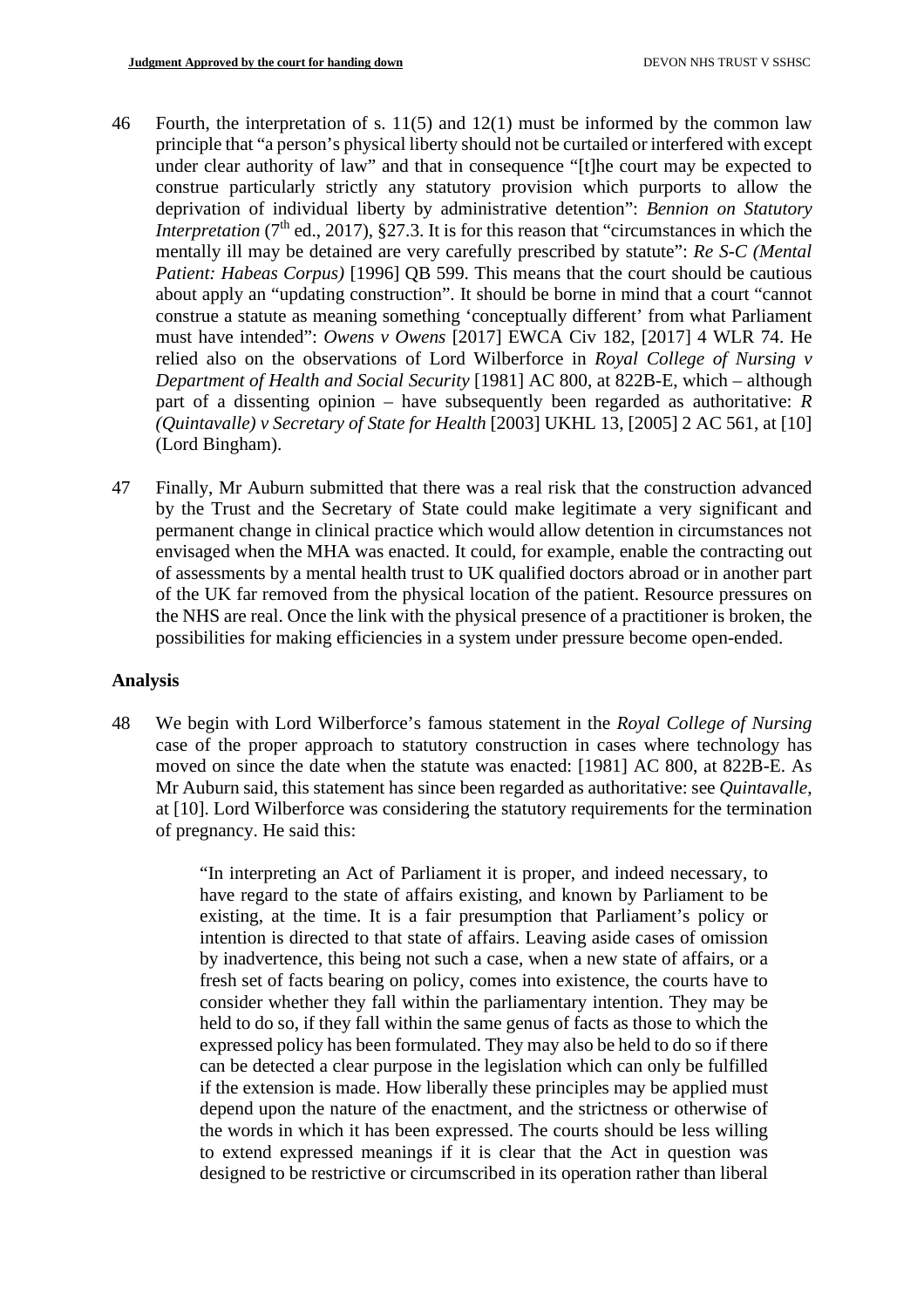or permissive. They will be much less willing to do so where the subject matter is different in kind or dimension from that for which the legislation was passed. In any event there is one course which the courts cannot take, under the law of this country; they cannot fill gaps; they cannot by asking the question 'What would Parliament have done in this current case—not being one in contemplation—if the facts had been before it?' attempt themselves to supply the answer, if the answer is not to be found in the terms of the Act itself."

- 49 In this case, the MHA was a consolidating statute, so the relevant time for ascertaining "the state of affairs existing, and known by Parliament to be existing" is 1959. It is agreed on all sides that, in 1959, there was no way of conducting a medical examination other than by means of the physical attendance of the doctor. The possibility of doing so using video-conferencing facilities would then have been regarded as the stuff of science fiction. Even in 1983, an "examination" conducted by video-conferencing could not have been contemplated by Parliament. Applying Lord Wilberforce's test, the question is therefore whether such an "examination" falls within "the same genus of facts" as those to which the policy of the MHA is directed. Another way of putting the same question, using the words adopted by Sir James Munby in *Owens* from Lord Hoffmann's opinion in *Birmingham City Council v Oakley* [2001] 1 AC 617, 631, is whether such an "examination" is "conceptually different" from that intended by Parliament.
- 50 Mr Cornwell suggested that the fact that subsections 11(5) and 12(1) do not use the word "visit", whereas other parts of the MHA do use that word, shows that Parliament did not intend "personally seen" and "personally examined" to require the physical attendance of the AMHP/nearest relative or medical practitioner. We do not agree. Sometimes, the fact that Parliament uses one formula in one part of an Act and a different formula in another part shows that a different meaning was intended, but that is not invariably so. In this case, as everyone agrees, video-conferencing was not possible in 1959, or even in 1983. At those times, it would not have been possible to "examine" a patient other than by personal attendance on him or her. The same can be said, *mutatis mutandis*, of the phrase "personally seen" in s. 11(5). Although Ms Morris at one stage suggested that this latter requirement could be fulfilled by a telephone voice call, she did not advance that submission with any great enthusiasm and this was in our judgment understandable: "personally seen" must involve, at minimum, an arrangement in which the patient is visible to the person conducting the interview.
- 51 It follows, then, that the difference in the wording of the statute cannot have been intended to indicate that the interview and examination required by subsections 11(5) and 12(1) need not involve a "visit". That is not, of itself, conclusive of the question whether they must have been intended to involve physical attendance. Whether they were so intended depends on whether, reading the statute in accordance with established canons of construction, physical attendance was part of the concepts to which the words "personally seen" and "personally examined" refer.
- 52 None of the three cases relied upon as relevant to the construction of the statute in our view assists in answering this question. In *M v South West London & St George's Mental Health NHS Trust* there was a face-to-face interview and examination, but these took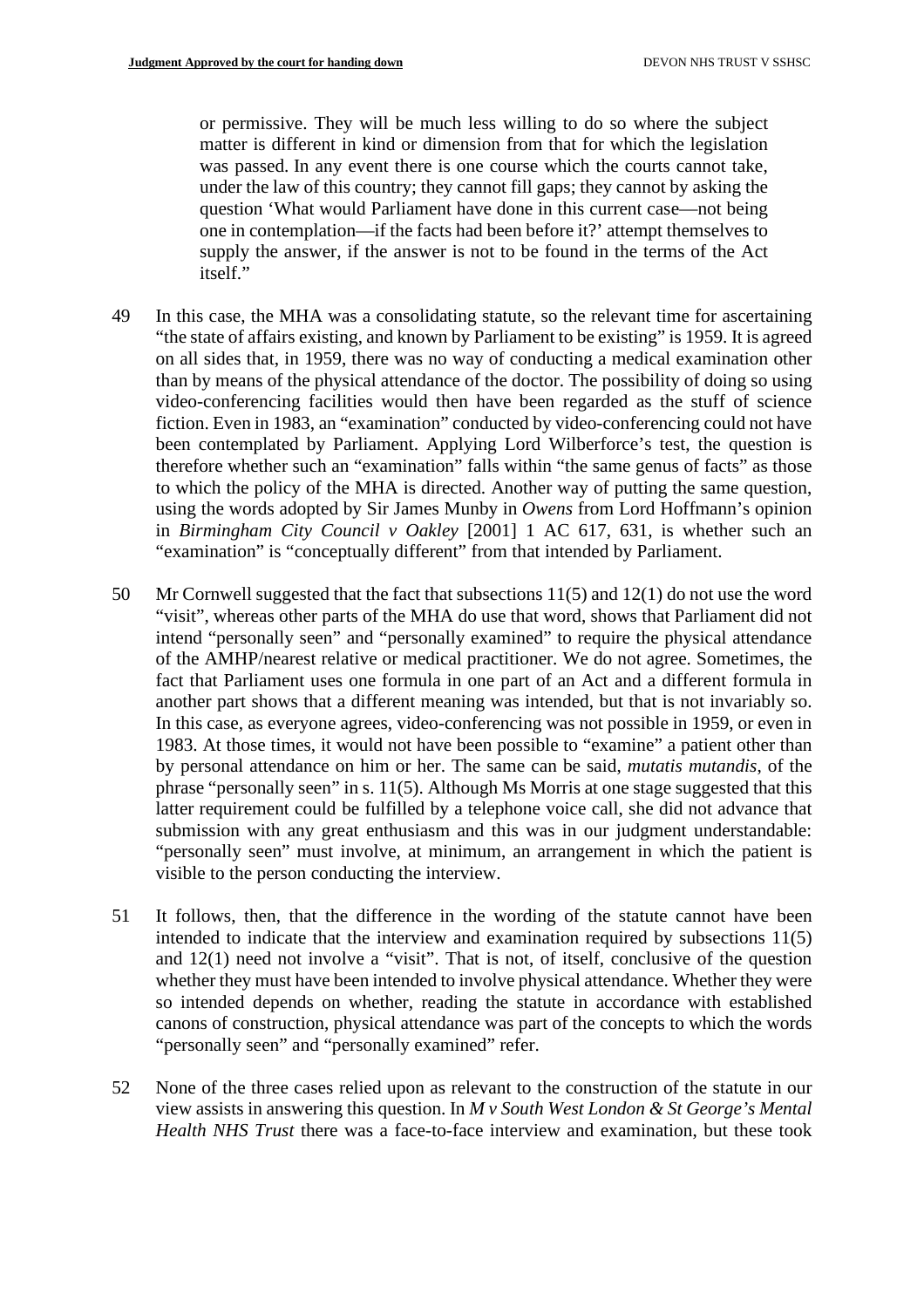place while the patient was feeling unwell and it was said that they were too short: see at [21]. Richards LJ said this at [26]:

"There is no set time that must be taken for an examination or interview to qualify under the statute. What is required, as with other aspects of the examination and interview, is a matter for the professional judgment of those concerned; and there is nothing in the evidence in my view to show that there was insufficient time here for a proper examination or interview to have taken place, whether one looks at the period of one-and-a-half hours stated on the form for the whole process of assessment, or the half hour for the interview itself indicated in Mr Kohli's witness statement (if its permissible to look at the statement for this limited purpose), or the shorter period suggested by the description given in the various documents."

- 53 Thus, the proposition that what is required for a proper examination and interview is a matter for the professional judgment of those concerned related specifically to the duration of the interview and examination and the way they are conducted. Richards LJ was not saying anything, one way or the other, about the question that concerns us: whether the interview and examination can take place remotely.
- 54 Likewise, *R v Managers of South Western Hospital ex p. M* was dealing with a different question: whether the duty in s. 11(4) to consult with the nearest relative could be delegated. The answer was that this particular duty could be delegated, unlike the duty in s. 11(5) personally to see the patient. But Laws J's conclusion that this latter duty "cannot be performed through an intermediary" does not suggest that the *only* purpose of s. 11(5) was to rule out delegation of that duty. His reasoning does not bear on the issue we are now considering. The same is true of *Re Whitbread*, where the reference to the need for "recent face-to-face contact" tells us nothing about whether the contact must involve physical attendance.
- 55 Given that we do not find the case law of assistance in resolving the question of construction before us, there are six considerations which we have found of particular importance. All lead in the same direction.
- 56 **First**, subsections 11(5) and 12(1) set preconditions for the exercise of powers to deprive people of their liberty. In this country, powers to deprive people of their liberty are generally exercised by judges. It is exceptional for such powers to be exercisable by others. Where they are (i.e. where statute authorises administrative detention), the powers are to be construed "particularly strictly": see the extract from Bennion cited above, which cites the decision of the Privy Council in *Tan Te Lam v Superintendent of Tai A Chau Detention Centre* [1997] AC 97, at 111 (Lord Browne-Wilkinson) and the decision of the Court of Appeal in *R (B) v Secretary of State for the Home Department* [2016] QB 789, at [32] (Lord Dyson MR). The question of construction with which we are now concerned must, in our view, be seen through this lens.
- 57 **Second**, we do not think it appropriate to take the compound phrases "personally seen" and "personally examined", as used in the 1959 and 1983 Acts, and split them up, asking first what "examined" or "seen" means and then what "personally" was intended to add. We agree with Mr Auburn that this is an artificial approach which fails to capture the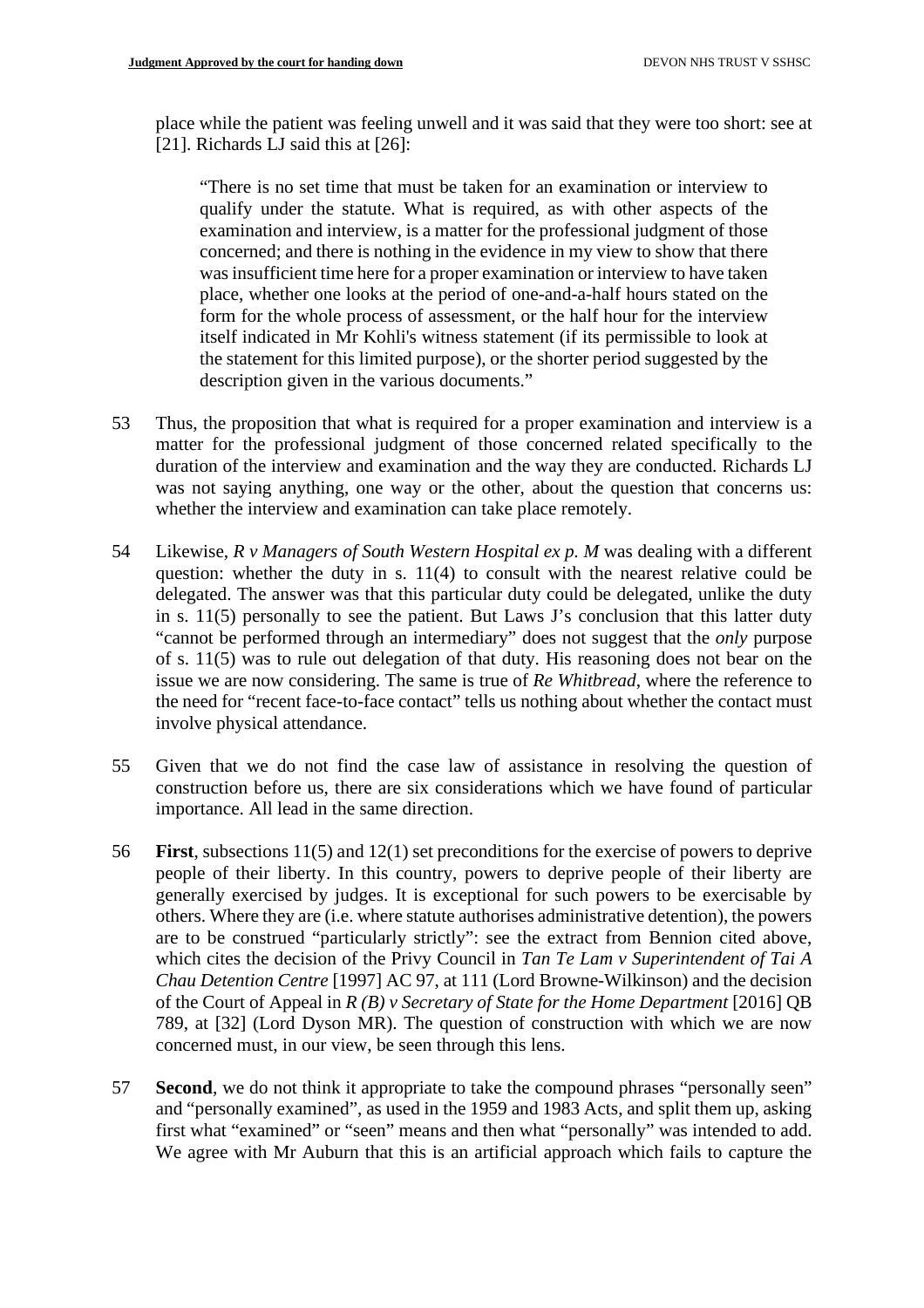true import of these compound phrases as they would have been understood in 1959 and 1983.

- 58 **Third**, the meaning of the phrases "personally seen" and "personally examined" might no doubt depend on who or what was being examined or seen. In this case, it is a patient. The concept employed by s. 12(1) is that of a medical examination, not merely a consultation. We have no doubt that Parliament in 1959 and 1983 would have understood the medical examination of a patient as necessarily involving the physical presence of the examining doctor. That is confirmed by the use of the word "visit" in other parts of the Act (in circumstances where the difference in language cannot have been intended to connote a difference in meaning). It is also confirmed by the fact that a psychiatric assessment may often depend on much more than simply listening to what the patient says. It may involve a multi-sensory assessment for the purposes summarised at para. 43 above. It may involve a physical examination in order to rule out differential diagnoses. It is no answer to say that it should be up to the examining doctor to decide when physical attendance is necessary, because without the cues that could only be picked up from a face-to-face assessment, the doctor might wrongly conclude that physical attendance was not required.
- 59 **Fourth**, although we accept that it may sometimes be appropriate to apply what has been referred to as an updating construction, we do not think that such a construction would be appropriate here. As Lord Wilberforce said in *Royal College of Nursing* case: "The courts should be less willing to extend expressed meanings if it is clear that the Act in question was designed to be restrictive or circumscribed in its operation rather than liberal or permissive". In this case, the statutory history unearthed by Mr Cornwell shows that the words we are construing were indeed intended to be restrictive and circumscribed. They were inserted to address a particular problem in which doctors had certified patients as liable to detention without physically attending on them. Whilst it is true that part of the problem was doctors delegating their functions to others, the remedy fixed upon by Parliament was to require the examination to be carried out personally by the person whose recommendation was being relied upon. That would have been understood then, and should be understood now, as connoting the physical presence of the doctor.
- 60 **Fifth**, the fact that the Code of Practice requires physical attendance and that the Secretary of State's Guidance makes clear that in person examinations are always preferable seem to us to show that, even today, medical examinations should ideally be carried out face-to-face. The fact that the 2020 Act made amendments to other parts of the MHA does not assist one way or the other in construing the provisions we are considering today, because the lack of amendments to subsections 11(5) and 12(1) could suggest either an assumption that those provisions already authorised interviews and examinations by video-conference or an assumption that they did not and an intention not to attenuate the requirement for physical attendance in this context. Either way, however, the 2020 amendments do show that – where Parliament considers that the pandemic necessitated amendments to the safeguards in the MHA – it is willing and able to make such amendments. The decision whether to allow the AMHP/nearest relative to see a patient and/or to allow a medical practitioner to examine a patient by videoconference (contrary to the common understanding of all concerned until the start of the current pandemic) will involve balancing two important public interests: the need to ensure that administrative deprivations of liberty are properly founded on objective